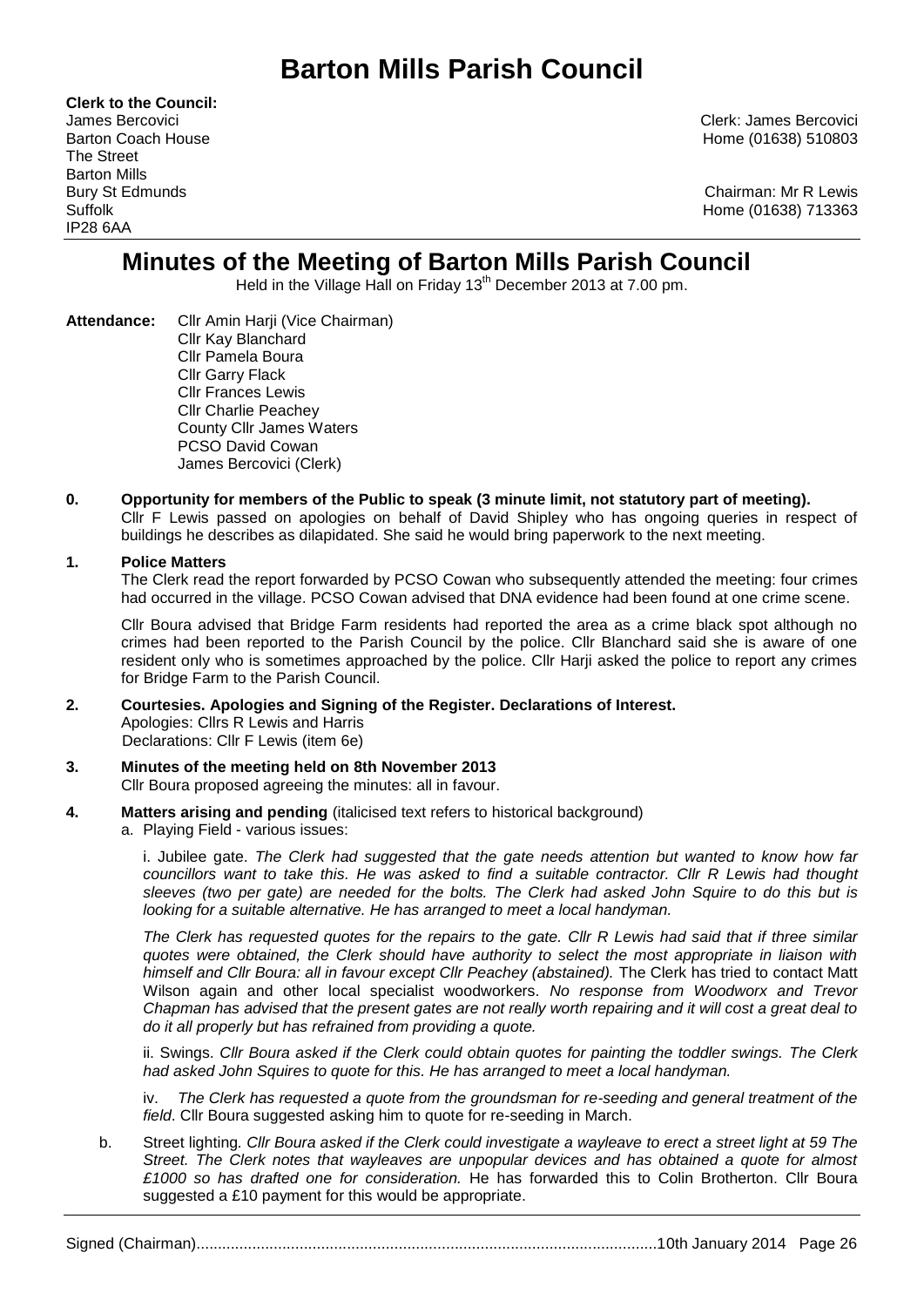- c. SALC Report. The Clerk distributed Cllr F Lewis' report which she then outlined.
- d. Litter on field Cllr Boura said that the field was still being littered during football matches and that the 5 aside goals were not being moved regularly. The Clerk said he would raise this with the football club.
- e. Parish Forum Cllr Boura reminded the meeting of an earlier discussion about what constitutes the 'local area'. She said there would be a team of ten officers covering Forest Heath and St Edmundsbury so there is a need to link parishes together. She thought wards would be kept in groups. She also reported that the fire service had made a presentation and had indicated a willingness to talk to parish councils about fire safety and provide articles for parish magazines.

### **5. Reports from the County Councillor**

Cllr Waters discussed finance, advising that SCC needs to save £36 million but doesn't know how to achieve this. He thought that by keeping services local, this could be more readily achieved. Negotiations are underway but he thinks most of the savings will come at the cost of redundancies.

#### **6. Finance - Standard Payments for approval (inc. VAT)**

- a. £280.00 J Bercovici (clerk's net salary, November 2013) chq. 1266
- b. £70.00 HMRC (PAYE, November 2013) chq.
- c. £28.00 J Bercovici (clerk's expenses October 2013) chq. 1266

Cllr Boura proposed agreeing the standard payments: all in favour.

### **Special payments for approval (inc. VAT)**

- d. £60 RBL Poppy Appeal (donation) chq. 1265
- e. £32.11 F Lewis (Remembrance Day refreshments) chq. 1267
- f. £78.55 BRW (wine for Remembrance Day) chq.1268
- g. £412.50 OPGS (grass cutting/hedge trimming, September to November) chq. 1269

Cllr Boura proposed agreeing the special payments: all in favour except Cllr F Lewis who abstained.

Budget & Precept Committee - to meet on 6th January.

### **7. Planning.**

Note - *ITALICS: Parish Council comments passed to Forest Heath DC.* **Bold: Forest Heath DC decision**

#### **General and for consideration:**

#### **Awaiting Forest Heath decisions and pending appeals**

#### **Forest Heath Decisions**

a. DC/13/0302/HH - 4 Mildenhall Road - Erection of single storey front extension, alterations to carport to form garage and alterations to existing flat roofed rear extension to create a lean-to roof. **APPROVE with conditions**

#### **Planning - other**

Land south of Worlington Road. Cllr Boura said the meeting had been well attended and thought two points were pertinent: should the development take place at all and should the Parish Council seek to influence any development? Cllr Harji asked if the proposal is outside the development line; Cllr Boura said it is but that the developer thinks it will be accepted by FHDC because of the housing shortfall. However she saw this as creating a suburb of Mildenhall, linking the town with Worlington. She said the application will be submitted so it would be better to influence the proposal which she proceeded to outline. Cllr Peachey objected to discussing the plans until they had been submitted.

Cllr F Lewis advised there would be approximately 30% social housing (out of around 80 altogether); Cllr Boura thought most of the remaining houses would be rented to USAF personnel. Local residents who attended the meeting were invited to comment: they thought that if the Parish Council makes comments at this stage, it could be seen as tacit approval. They said the road is already very busy and were concerned about the increase in traffic. They understood there is land in the village set aside for development and thought that should be used first. They pointed out that the outline plans for Bridge Farm had been for fewer than were actually built so the 80 proposed dwellings could become 100. They also saw the gap between Worlington and Mildenhall disappearing under these plans. As the site is on the parish boundary, Barton Mills would not have any say in any further development leading out of Mildenhall in that direction.

Cllr F Lewis said that, as the proposal is outside the development line, this would set a precedent. Cllr Harji suggested forwarding a comment to this effect only. Cllr Boura expressed concern about pedestrian access to the site. Cllr Waters said FHDC needs 7,000 new homes over the next few years but that there is no land supply so that developers are looking at sites which bolt on to villages. Cllr Blanchard was concerned

Signed (Chairman)...........................................................................................................10th January 2014 Page 27